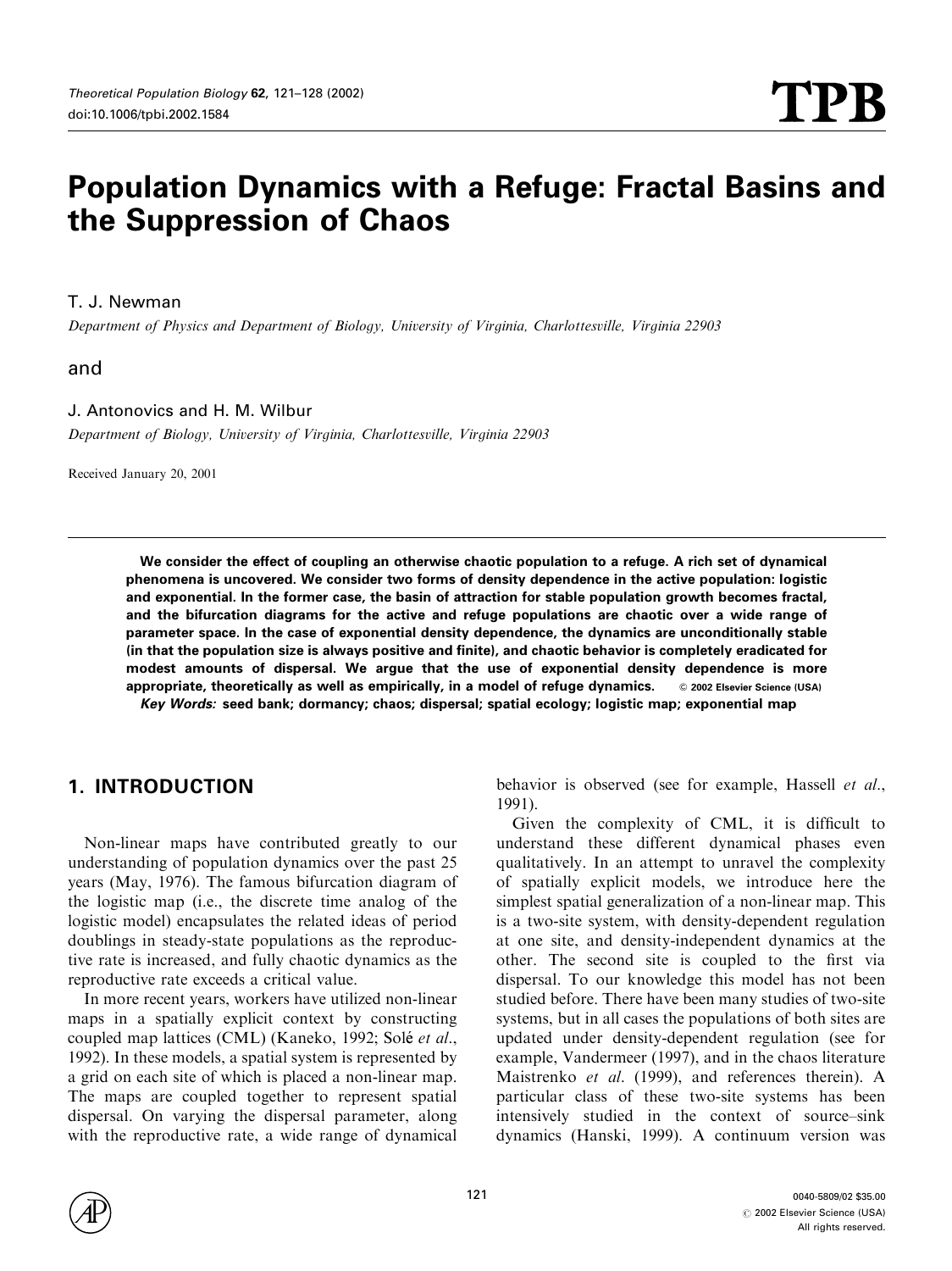<span id="page-1-0"></span>studied by [Holt \(1985\)](#page-7-0) who found a globally stable equilibrium for the two-patch populations, and the bifurcation structure of a discrete version was carefully analyzed by [Gyllenberg](#page-7-0) et al. (1996). Our model is expected to be simpler than these others, since one site has purely linear dynamics.

We have introduced our model in very general terms. In the rest of this article we shall focus on systems in which there is no reproduction or intra-specific competition whatever in the second site. We shall only consider dispersal to and from the second site, and mortality. We shall loosely describe this class of systems under the heading ''refuge models'' [\(Chesson, 1983, 1984\)](#page-7-0). We shall refer to the first site (with density-dependent regulation) as the ''active'' site, and the second site as the ''passive'' site. It is well appreciated that a refuge can have profound effects on the population dynamics of the simplest model systems (see for example, [Edelstein-](#page-7-0)[Keshet \(1988\)](#page-7-0) and references therein). In spite of this, we are unaware of any previous studies of the simple refuge model outlined here. [We note, however, that a mathematical model similar to ours has recently been studied within the matrix approach to metapopulation dynamics (Vandermeer and Carvajal, 2000).]

Despite its simplicity, we expect our model to be a good starting point for the description of refuges. As an example, we consider a plant population that has an actively growing fraction and a dormant seed bank (for example, [Cohen, 1966; Bosbach](#page-7-0) et al., 1982; [Archbold,](#page-7-0) [1989\)](#page-7-0). The active fraction may be modeled in a spatially implicit manner with a non-linear map. In each cycle, the plant population will lose a certain proportion of seeds to the seed bank. In a likewise manner, the seed bank will lose a certain proportion of its seeds to germination and recruitment to the active population. In the seed bank, seeds are passive, undergoing neither growth nor death through density-dependent competition (although one expects there to be a certain densityindependent attrition due to loss of viability, predation, etc.). One may also use the refuge concept for a large number of other population systems, including the wellstudied example of the resting stage of eggs of microcrustaceans [\(Hairston, 1987; Hairston](#page-7-0) et al., 1996), or long-lived adults of amphibians with strong density dependence in the larval stage [\(Wilbur, 1996\)](#page-7-0). Another potential application of the refuge model is as a simple description of population dynamics at a range margin, where viable populations are coupled to sinks (with no density dependence).

The immediate questions that arise are: how does the refuge affect the dynamics of the active population? If there is chaos in the absence of the refuge, will the dispersal to the refuge enhance or diminish the chaotic behavior? We make some first steps to answering these questions in this article.

In the next section, we introduce our model in the form of a two-dimensional map. We shall make certain simplifying assumptions, and present two elementary analytic observations. The remainder of the article will deal with results obtained via numerical iteration of the map. In [Section 3,](#page-3-0) we study the system in which the active population has an intrinsic dynamics governed by the logistic map. We find a range of very rich behavior, but our conclusion is that the logistic map is inappropriate for use in a refuge model. In Section 4, we go on to study the exponential map. In this case, we find that a modest amount of dispersal is sufficient to remove the chaos completely from the system. We present our conclusions in [Section 5.](#page-6-0)

#### **2. THE REFUGE MODEL**

We wish to consider the simplest possible model of an active population coupled to a refuge. We consider discrete time steps, with each time step consisting of two stages: birth/death and dispersal. The birth/death stage is modeled in the active population using a non-linear map corresponding to density-dependent reproduction. Only death is allowed in the refuge, with a densityindependent rate  $\mu$ . In the dispersal stage individuals move between the active population and the refuge with rates  $\varepsilon$  (emigration from the active site) and  $\varepsilon'$ (immigration to the active site). The reader is referred to Fig. 1 for a schematic representation of the model.

Let us denote the density of the active population at time step  $n$  by  $x_n$ , and the density of the refuge population by  $y_n$ . (We reserve the symbol  $t$  for the underlying continuous time.) The above model may then



FIG. 1. Schematic illustration of the refuge model. The active population on the left (with density  $x_n$ ) has internal dynamics generated by a map  $f(x_n; \lambda)$ . There is dispersal with rate  $\varepsilon$  from the active population to the refuge, and dispersal in the opposite sense with rate  $\varepsilon'$ . The organisms in the refuge (with density  $y_n$ ) also suffer constant attrition with rate  $\mu$ .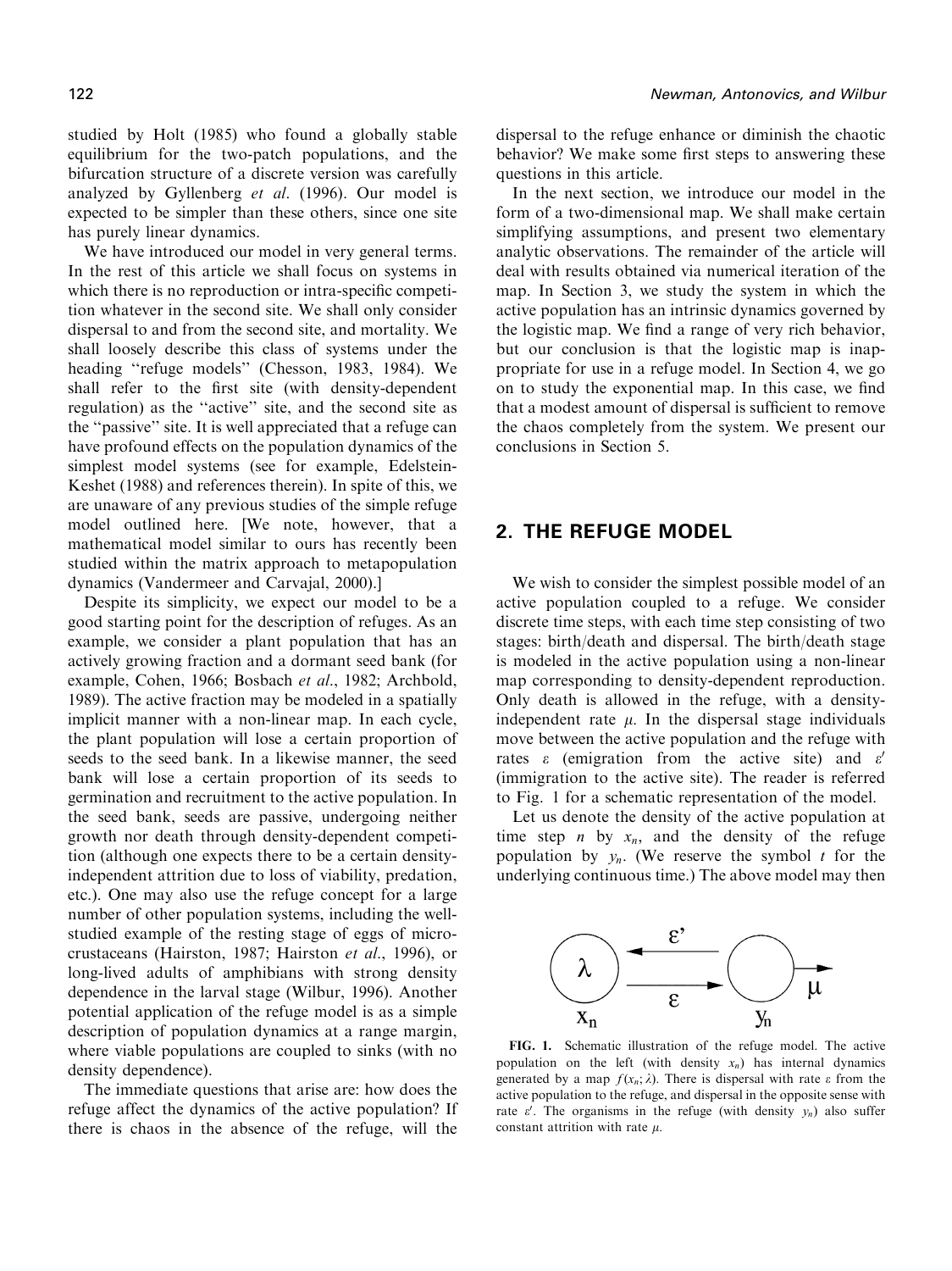<span id="page-2-0"></span>be written in the following way. For the birth/death stage we have

$$
\tilde{x}_n = f(x_n; \lambda), \n\tilde{y}_n = (1 - \mu)y_n,
$$
\n(1)

where we generally take  $f(x; \lambda) = \lambda x g(x)$ , such that *g* is a function describing the density dependence of reproduction, and  $\lambda$  is the reproductive rate in the absence of density dependence. For the dispersal stage we have

$$
x_{n+1} = (1 - \varepsilon)\tilde{x}_n + \varepsilon' \tilde{y}_n,
$$
  
\n
$$
y_{n+1} = (1 - \varepsilon')\tilde{y}_n + \varepsilon \tilde{x}_n.
$$
\n(2)

We may combine these two stages into a combined map by eliminating the intermediate populations  $\tilde{x}_n$  and  $\tilde{y}_n$  to obtain

$$
x_{n+1} = (1 - \varepsilon) f(x_n; \lambda) + \varepsilon' (1 - \mu) y_n,
$$
 (3)

$$
y_{n+1} = (1 - \varepsilon')(1 - \mu)y_n + \varepsilon f(x_n; \lambda).
$$
 (4)

The model is completely defined by supplying the initial population densities  $(x_0, y_0)$ .

In what follows we shall simplify the model further by (i) neglecting attrition in the refuge (i.e., we set  $\mu = 0$ ) and (ii) taking equal dispersal rates  $\varepsilon = \varepsilon'$ . These choices are made purely on the grounds of simplicity, and the investigation of non-zero attrition and asymmetric dispersal are certainly worthy of future study.

The two-dimensional map now takes the form

$$
x_{n+1} = (1 - \varepsilon)f(x_n; \lambda) + \varepsilon y_n, \tag{5}
$$

$$
y_{n+1} = (1 - \varepsilon)y_n + \varepsilon f(x_n; \lambda).
$$
 (6)

This is the form of the model we shall use for our computer experiments.

There are two equivalent ways to rewrite this map which are worthy of note. First, one may eliminate the refuge density by iterating Eq. (5) to time step  $n + 2$ . On substitution of Eqs. (5) and (6) one finds

$$
x_{n+2} = (1 - \varepsilon)(f(x_{n+1}; \lambda) + x_{n+1}) - (1 - 2\varepsilon)f(x_n; \lambda). \tag{7}
$$

Second, one may explicitly solve Eq. (6) for the refuge density in terms of the active site densities. By repeated iteration one finds

$$
y_n = (1 - \varepsilon)^n y_0 + \varepsilon \sum_{m=0}^{n-1} (1 - \varepsilon)^{n-m-1} f(x_m; \lambda).
$$
 (8)

This solution may be substituted into Eq. (5) to give

$$
x_{n+1} = (1 - \varepsilon)f(x_n; \lambda) + \varepsilon(1 - \varepsilon)^n y_0
$$
  
+ 
$$
\varepsilon^2 \sum_{m=0}^{n-1} (1 - \varepsilon)^{n-m-1} f(x_m; \lambda).
$$
 (9)

Naturally, this last expression is completely equivalent to the two-step process given in Eq. (7).

Before proceeding to the computer-aided iteration of the map, we shall make two analytic statements. The first concerns the existence of a single stable equilibrium. If we impose  $y_{n+1} = y_n = y$  and  $x_{n+1} = x_n = x$ , it is clear from (6) that  $y = f(x; \lambda)$ . Substituting this into (5) immediately gives  $x = y = f(x; \lambda)$ . Thus, if an equilibrium exists, the active and refuge populations will be equal, and thus the effect of dispersal is irrelevant. The dynamics of the active population is unaffected by the refuge. A more subtle issue is the stability of this equilibrium. To make a detailed statement one must work with a given form of  $f(x; \lambda)$ . We shall just mention here that the presence of the refuge shifts the range of  $\lambda$ for which the equilibrium is stable, and in some cases can even change the nature of the instability from period doubling to a transition to quasi-periodicity (which will in turn give way to chaos as  $\lambda$  is further increased).

The second statement concerns the effect of very weak dispersal, i.e.,  $\epsilon \ll 1$ . The effect of weak dispersal on the active population is one of a weak perturbation, and indeed, we can see from Eq. (5) that for  $\varepsilon \ll 1$ ,

$$
x_{n+1} \approx f(x_n; \lambda). \tag{10}
$$

However, the effect of weak dispersal on the refuge is a strong perturbation. We refer the reader to Eq. (8). For  $\varepsilon \le 1$ ,  $(1 - \varepsilon)^N = \exp(-N \log(1 - \varepsilon)) \approx \exp(-N\varepsilon)$ ,

where  $N = n - m - 1$ . For  $N\epsilon \ll 1$  this factor is approximately unity, while for  $N\varepsilon \gg 1$  this factor is negligible. Thus, for large *n*; we can rewrite Eq. (8) as

$$
y_n \approx \varepsilon \sum_{m;|n-m|\varepsilon < 1}^{n-1} f(x_m; \lambda). \tag{11}
$$

So we are summing over  $1/\varepsilon$  terms, and multiplying by  $\varepsilon$ , which essentially defines a time average. Making use of Eq.  $(10)$ , we may rewrite Eq.  $(11)$  as

$$
y_n \approx \langle x \rangle, \tag{12}
$$

where the angular brackets indicate a time average. We expect this relation to become exact in the limit of  $n \rightarrow$  $\infty$  and  $\varepsilon \to 0^+$ .

This result is intuitively appealing. For weak dispersal the refuge is essentially sampling the active population, and thus for large times we would expect this sampling to lead to a refuge population which is a time average of the active population. This result is borne out by our computer experiments, reported in the following two sections.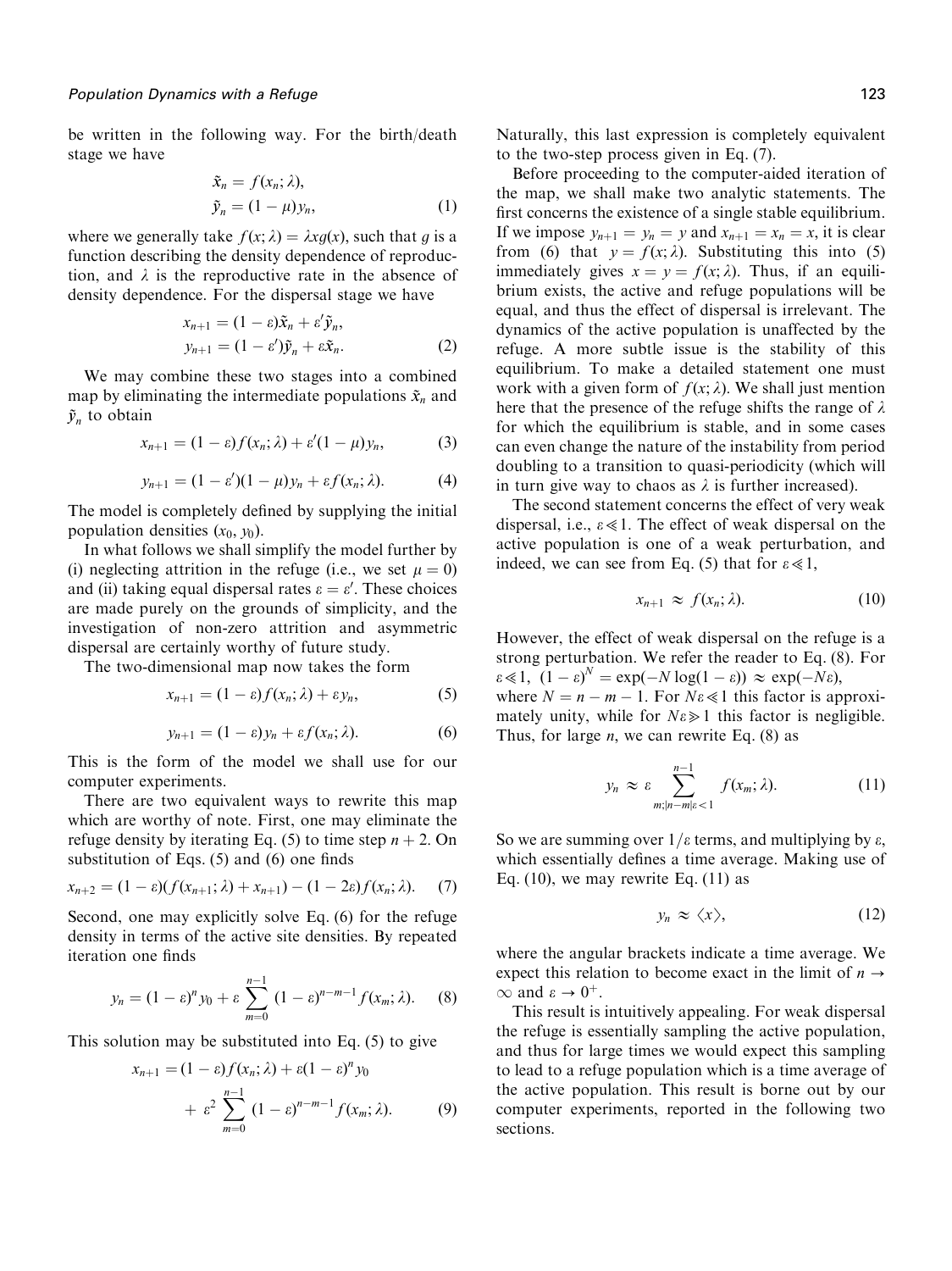## <span id="page-3-0"></span>**3. DENSITY DEPENDENCE VIA THE LOGISTIC MAP**

We now turn to numerical iteration of the model, as given in [Eqs. \(5\)](#page-2-0) and [\(6\)](#page-2-0). We shall report our results in the order in which our research progressed. The results of this section were obtained using the classical oneparameter logistic map (in which the population density is scaled to the maximum population size):

$$
f(x; \lambda) = \lambda x (1 - x). \tag{13}
$$

Our first investigations centered on plotting the bifurcation diagrams for the active and refuge population densities as the growth rate  $\lambda$  was increased, for a given value of the dispersal rate  $\varepsilon$ . This was repeated for various values of e: Special care was taken to run the system for a long period before data were taken, to avoid including long-lived transient effects. For a very small dispersal rate of  $\varepsilon = 0.0001$ , the bifurcation diagram of the active site is hardly altered from its familiar form (Fig. 2a). The diagram for the refuge shows essentially a unique population density for a given value of  $\lambda$  (Fig. 2b), which is in accord with our result of the previous section; namely, that for small dispersal, the refuge will reflect the time average of the active population. We have confirmed this by plotting the time average of the active population, and it is practically indistinguishable from the refuge population.

For a dispersal rate of  $\varepsilon = 0.1$ , the range of  $\lambda$  over which stable dynamics exists is seen to increase, and the refuge now has a more complicated dynamics, with clearly visible period doublings and chaotic regions (Figs. 2c and d). Increasing the dispersal rate yields bifurcation diagrams for the active and refuge sites which become more and more alike, and which are identical at the symmetry point  $\varepsilon = 1/2$  (in which case the bifurcation diagrams closely resemble the zero dispersal bifurcation diagram for the active site, but in which stable dynamics exist for the extended range  $\lambda \in$  $(0, 7)$ .

For  $\epsilon > 1/2$  we see an abrupt change in behavior, with the period doublings disappearing. As the single equilibrium becomes unstable, the system adopts quasi-periodic behavior. This has been explicitly checked by studying trajectories. As  $\lambda$  is increased this quasi-periodicity gives way in turn to fully chaotic dynamics. A further increase in  $\lambda$  reverts the system to a 4-cycle, which then re-enters a chaotic regime via period doubling. Such transitions have previously been seen in studies of two coupled population oscillators ([Vanderm](#page-7-0)[eer and Kaufmann, 1998\)](#page-7-0). These features are especially



**FIG. 2.** Bifurcation diagrams for the active population  $x_n$  and the refuge population  $y_n$  using the logistic map; for  $\varepsilon = 0.0001$  (a and b),  $\epsilon = 0.1$  (c and d), and  $\epsilon = 0.9$  (e and f).

apparent for a large value of the dispersal rate  $\varepsilon = 0.9$ (Figs. 2e and f). Note how similar the diagrams are. For the largest possible dispersal rate  $\varepsilon = 1$ , where the populations of the active and refuge sites swap each time step, each site may be described by the pure  $(\epsilon = 0)$ bifurcation diagram.

In the dynamics of the single-site logistic map, there is a finite range of  $\lambda$  over which the population remains bounded. In our units, this range is  $\lambda \in (0, 4)$ . Now that we have two parameters, we can expect that there is a region in the  $(\lambda, \varepsilon)$  plane, within which the populations remain bounded. We use as a criterion for bounded populations the condition that the active and refuge populations are non-negative. All of the above bifurcation diagrams were obtained with what we believed to be "generic" initial conditions  $(x_0, y_0) = (0.8, 0.1)$ . Using these initial conditions, we searched in the  $(\lambda, \varepsilon)$  plane for regions in which the populations are bounded. We found a single large region of this type, but with an extremely complicated boundary. Expanded pictures of different boundary regions show that these can be outlying peninsulas with presumably fractal features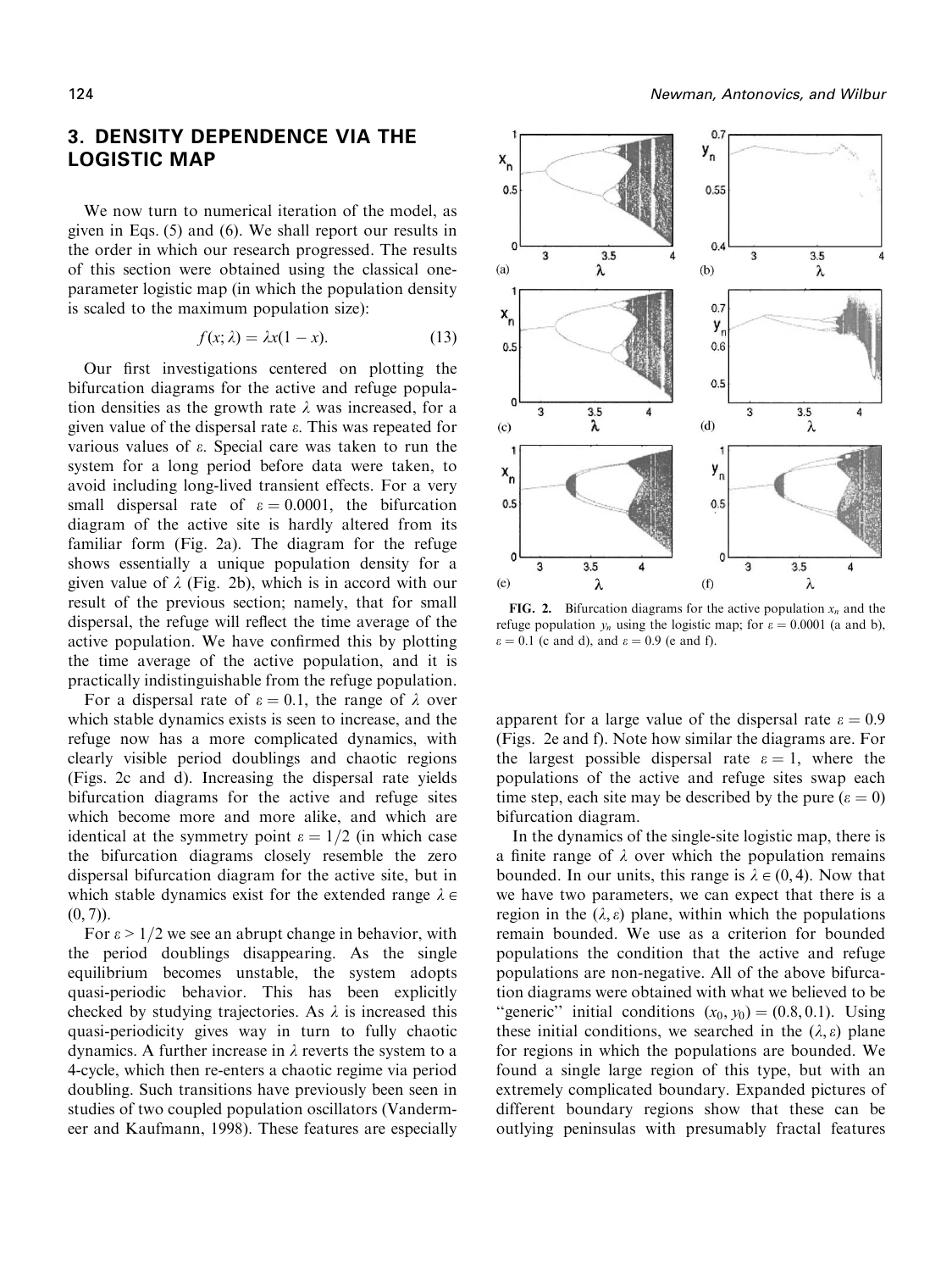

FIG. 3. Peninsulas (a) and barrier reef structures (b) in the boundary region between bounded dynamics (dark points) and unbounded dynamics (white points) in the  $(\lambda, \varepsilon)$  plane with initial conditions  $(x_0, y_0) = (0.8, 0.1)$ .

(Fig. 3a), or tiny disconnected islands forming a "barrier reef" structure (Fig. 3b).

Given the complexity of the region of bounded dynamics it seemed clear that we could expect these structures to change if we varied the initial conditions, and this is exactly what we found. There is in fact no "generic" initial condition for this system. We chose parameter values  $(\lambda, \varepsilon) = (5.3, 0.722)$  and  $(5.2, 0.32)$ (which correspond to the peninsula and barrier reef structures, respectively), and looked for regions of bounded dynamics in the space of initial conditions. The results showed that these regions appear fractal (Figs. 4a and b).

For a given initial condition, and given values of  $(\lambda, \varepsilon)$ , it is simply not obvious a priori whether the map will lead to negative populations (and hence unbounded and unrealistic dynamics). For this reason we believe the logistic map is an inappropriate map for refuge dynamics. A reasonable model of refuge dynamics should have preferably an in-built mechanism disallowing negative population densities, or at the very least an easily determined range of parameters which lead to



FIG. 4. Regions of bounded dynamics (dark points) in the space of initial conditions  $(x_0, y_0)$  for the parameter values (a)  $(\lambda, \varepsilon) =$ (5.3, 0.722) which lies near the peninsula in Fig. 3a and (b)  $(\lambda, \varepsilon) =$  $(5.3, 0.32)$  which lies near the barrier reef in Fig. 3b. Panel  $4(c)$  shows the region of bounded growth for the same parameter values as panel (a) but allowing negative population densities.

non-negative populations. The logistic map does not satisfy these basic requirements. On these grounds, one may question the use of logistic maps in more elaborate spatially explicit models, such as CML.

If we relax our requirement of bounded dynamics to demanding that the absolute values of the active and refuge populations remain finite, then the fractal basins become simple compact regions (Fig. 12). It is the biologically motivated imposition of non-negative population densities that generates the fractal basins.

## **4. DENSITY DEPENDENCE VIA THE EXPONENTIAL MAP**

From our experience with the logistic map, we then chose a map which disallows negative populations. The natural choice was the exponential map, quite apart from the other compelling reason to use it; namely that it is commonly approximated in empirical observations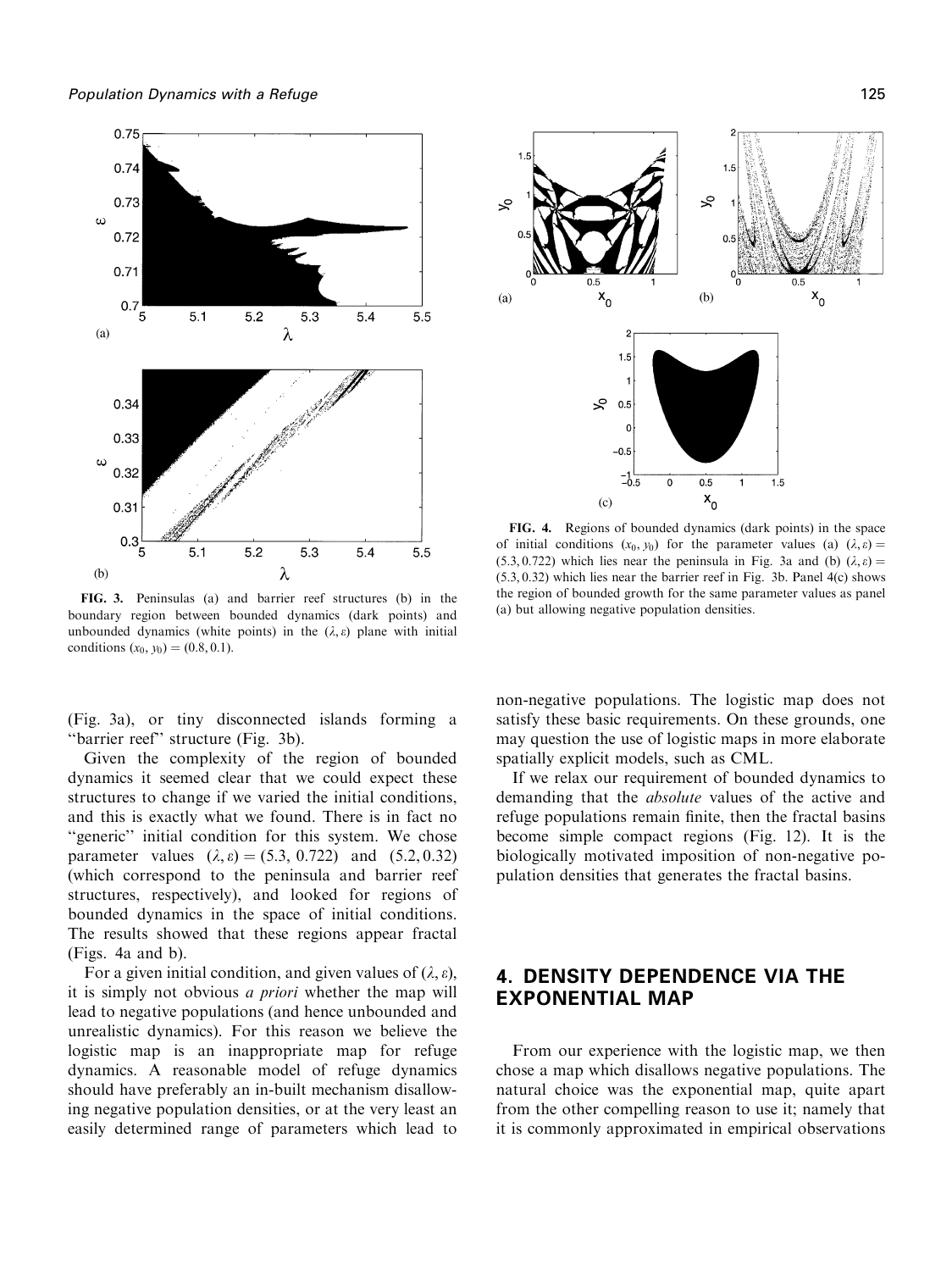of density-dependent population regulation [\(Ricker,](#page-7-0) [1954; Wilbur, 1976\)](#page-7-0).

We write this map in the form

$$
f(x; \lambda) = \lambda x \exp(-x). \tag{14}
$$

Note, for small *x* this map has the same form as the logistic map.

We first studied the bifurcation diagrams for a small value of the dispersal rate,  $\varepsilon = 0.01$  (Figs. 5a and b). For intermediate values of  $\lambda$  we see chaotic dynamics, but for  $\lambda > 65$  the chaos disappears, and the dynamics is cyclic. Note the strangely disconnected form of the bifurcation diagram (Fig. 5a). For this small value of  $\varepsilon$ , the refuge is essentially time averaging the active population. We note that the disconnected periodic cycles seen for large values of  $\lambda$  are sensitive to the initial values of the population densities. However, the system is inherently stable for all values of the initial densities, in that the population number is always finite and positive.

For  $\varepsilon = 0.04$  the dynamics of the active site still has a fairly substantial region of chaotic dynamics (Fig. 5c), whereas for  $\varepsilon = 0.05$  the whole region gives way to 4and 8-cycles (Fig. 5d). These clusters of stable cycles have been noted before, and the phenomenon is dubbed automonotonicity [\(Stone, 1993\)](#page-7-0) or ''period bubbling'' [\(Vandermeer, 1997\).](#page-7-0) For moderate values of the dispersal rate,  $\epsilon = 0.25$  and 0.5, the dynamics are very simple (Figs. 5e and f). The transition from chaotic to cyclic behavior is very sharp (Figs. 5g and h). It is



FIG. 5. Bifurcation diagrams for the active population  $x_n$  as a function of  $\lambda$  for the exponential map with  $\varepsilon = 0.01$  (a),  $\varepsilon = 0.04$  (c),  $\varepsilon = 0.05$  (d),  $\varepsilon = 0.25$  (e),  $\varepsilon = 0.5$  (f),  $\varepsilon = 0.048$  (g), and  $\varepsilon = 0.049$  (h). (b) The bifurcation diagram for the refuge population  $y_n$  for  $\varepsilon = 0.01$ .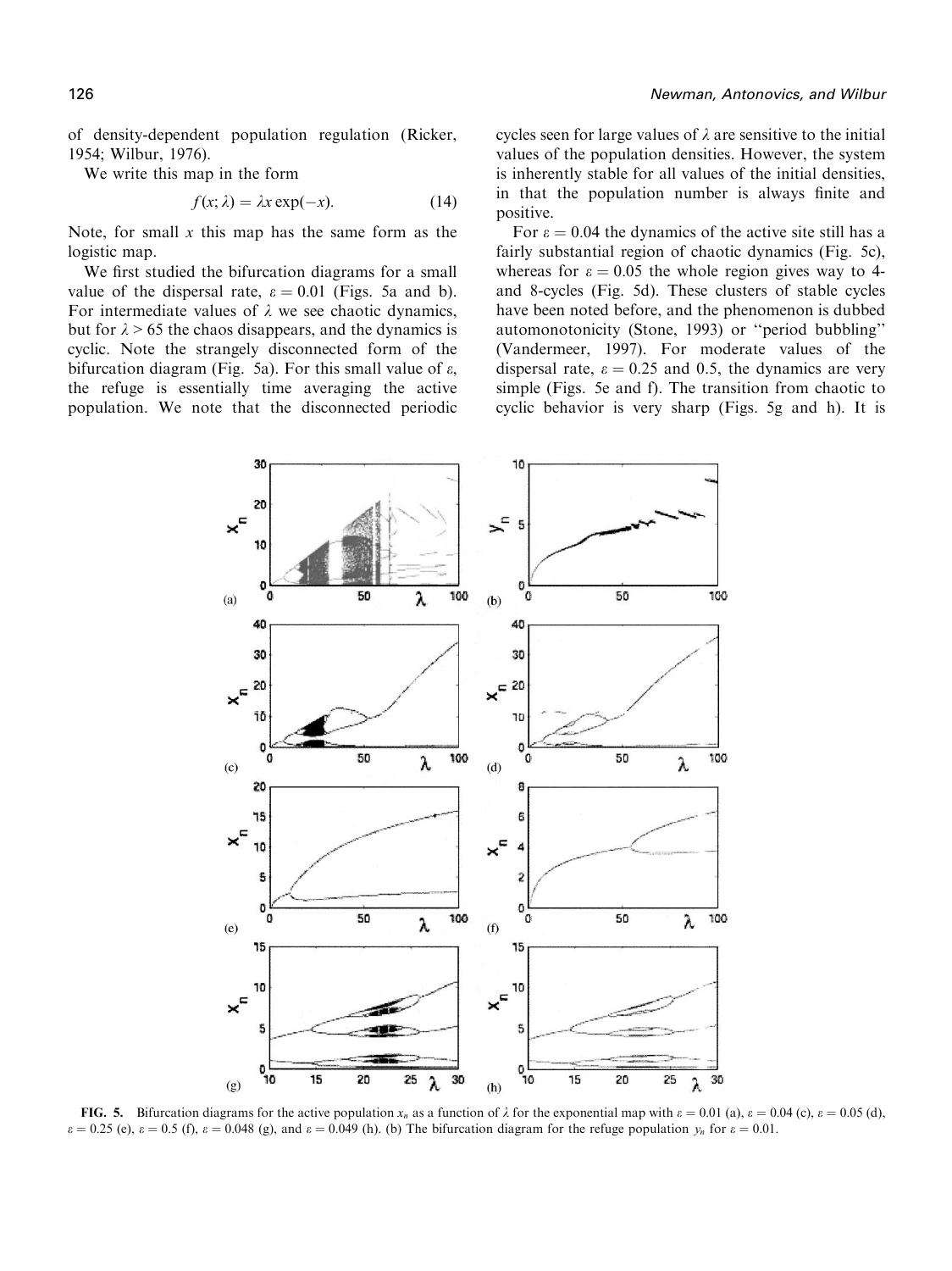<span id="page-6-0"></span>interesting that a modest dispersal rate of 0.05 is sufficient to remove the chaotic dynamics from this system.

#### **5. CONCLUSIONS**

We have introduced a model of an active population coupled to a refuge, as might be realized by a plant population coupled to a seed bank. We have exclusively considered symmetric dispersal rates between the two populations, and ignored attrition within the refuge. For static populations to exist, the populations of the active site and the refuge must be equal. We found that for small dispersal rate, and large times, the refuge population is static and represents a time average of the active population.

With density-dependent reproduction in the active population modeled using the logistic map, we found that the effect of dispersal led to many new features such as (i) a new route to chaos via quasi-periodic cycles, (ii) fractal boundaries between bounded and unbounded dynamics in the reproductive-rate/dispersal-rate parameter space, and (iii) fractal, and possibly riddled [\(Neubert, 1997\),](#page-7-0) basins of attraction in the space of initial population densities. The latter, in particular, led us to seriously question the utility of the logistic map in the refuge model, since it is a priori unclear whether for a given choice of initial densities the dynamics will remain bounded.

Using an exponential map to model the density dependence, much of the complexity due to fractal basins and the like disappeared since this map leads to dynamics which are unconditionally stable. We found ''period bubbling'' for very small values of the dispersal rate, and the complete suppression of chaos for modest values of the dispersal rate (around  $\varepsilon \approx 0.05$ ).

Our results show that the presence of a passive refuge can greatly stabilize a population that otherwise would exhibit chaotic dynamics. This effect is seen most markedly when the relationship between density and per capita reproductive success is negative exponential, rather than linear as in the classical logistic map, where negative population numbers are theoretically possible. The logistic map has also been criticized because empirical studies have shown that the majority of plants [\(Harper, 1977\) a](#page-7-0)nd animals [\(Hassell, 1978\) s](#page-7-0)how nonlinear density dependence of their reproductive rates.

Given the simplicity of our model, one should be careful in applying our results to real ecological situations. However, there are a number of broad qualitative features emerging from our model which might be of relevance to real systems. First, we have seen that if the rate of dispersal between the active population and the refuge is weak, then no matter how chaotic or strongly fluctuating the dynamics in the active population, the refuge population will be static, being nothing more than a time average of the active population. This fact may play a significant role in the utility of a refuge. If a refuge is too strongly coupled to the active population, then a sustained period of stress in the active population would also drain the refuge. However, with weak dispersal, the refuge will be relatively robust over such periods, and the active population will be able to subsequently recover through immigration from the refuge.

Indeed, although the type of model we have presented largely plays a heuristic role in ecology, the "ease" with which a refuge can dampen chaotic dynamics in our model suggests that the process might be important in nature, and deserves further investigation. Many organisms are characterized by the presence of a refuge within which there is no reproduction. The most obvious examples are organisms with resting stages such as plants and their seeds, micro-crustaceans and their diapausing eggs, and many soil-transmitted pathogens. Another type of life cycle that is approximated by our theory is that characteristic of organisms with severe density dependence in the juvenile stage, but with a long-lived adult stage. Examples include many amphibians with ''complex'' life cycles [\(Wilbur, 1980\).](#page-7-0)

It may be possible to infer the properties of the refuge by measurements of the active population dynamics. As we saw in [Section 2,](#page-1-0) the dynamics of the model can be written purely in terms of the active population via the second-order difference [equation \(7\).](#page-2-0) Thus, by observing the dynamics of the active population, and assuming a second-order map, one can in principle infer a value of the dispersal rate  $\varepsilon$ . If this is found to be small, one would infer the refuge population to be static, whereas if this parameter is found to be larger, then the refuge population dynamics would more closely mirror that of the active population. This may be useful in situations where one knows of the existence of the refuge, but where there is no way to empirically study its population.

Concerning future work, an important next step is to study the effect of asymmetric dispersal rates, and nonzero attrition. It is also interesting to construct a spatially explicit model of a seed bank in the depth dimension, by introducing a population density for each